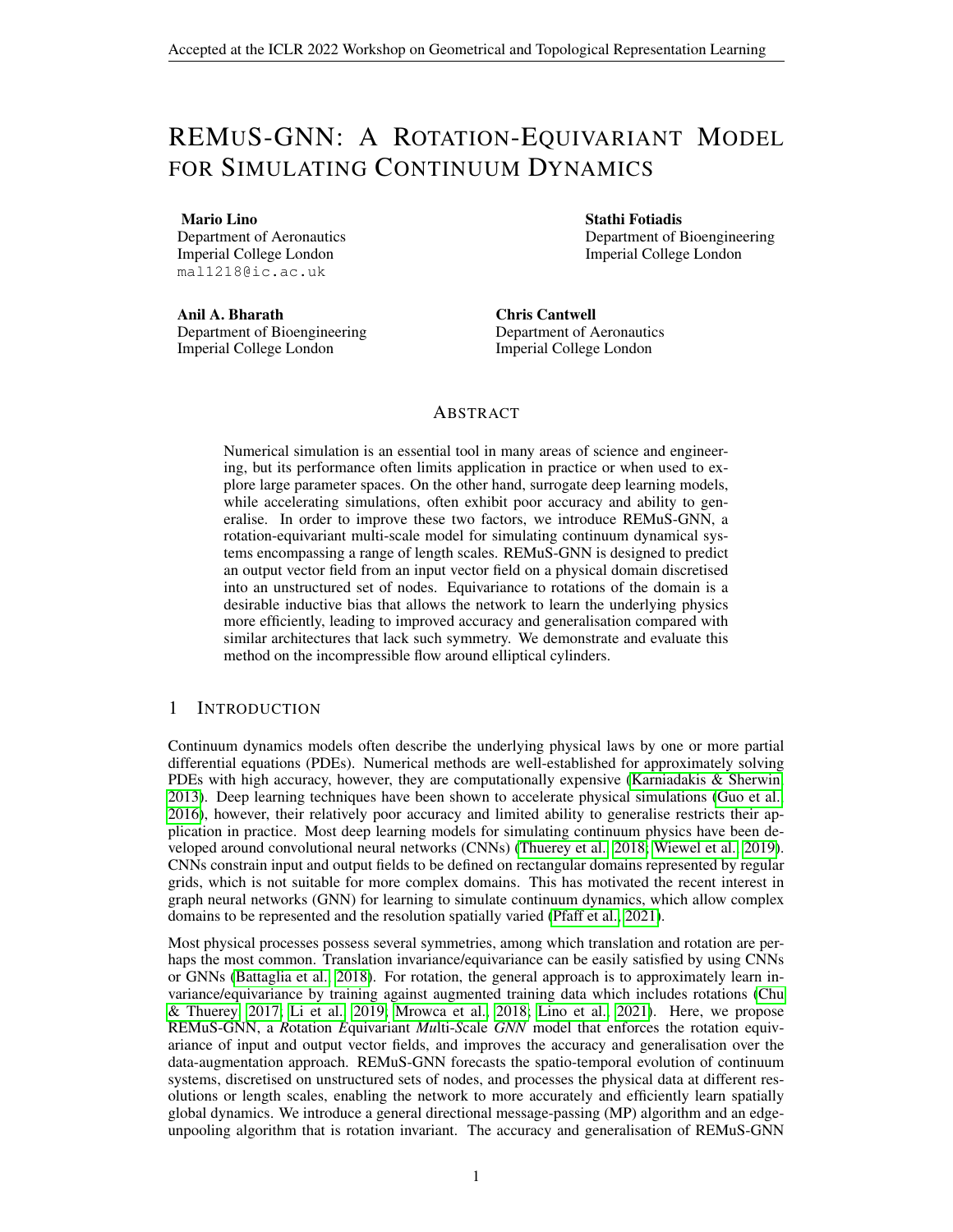was assessed on simulations of the incompressible flow around elliptical cylinders, an example of Eulerian dynamics with a global behaviour due the infinite speed of the pressure waves.

## 2 RELATED WORK

Neural solvers During the last five years, most of the neural network models used for simulating continuum physics have included convolutional layers. For instance, CNNs have been used to solve the Poisson's equation (Tang et al., 2018; Özbay et al., 2019) and to solve the Navier-Stokes equations (Guo et al., 2016; Thuerey et al., 2018; Lee & You, 2019; Kim et al., 2019; Wiewel et al., 2019), achieving an speed-up of one to four orders of magnitude with respect to numerical solvers. To the best of our knowledge Alet et al. (2019) were the first to explore the use of GNNs to infer continuum physics by solving the Poisson PDE, and subsequently Pfaff et al. (2021) proposed a mesh-based GNN to simulate a wide range of continuum dynamics. Multi-resolution graph models were later introduced by Li et al. (2020); Lino et al. (2021); Liu et al. (2021) and Chen et al. (2021).

Rotation invariance and equivariance There has been a constant interest to develop neural networks that are equivariant to symmetries, and particularly to rotation. For instance, Weiler & Cesa (2019) and Weiler et al. (2018) introduced an SE(2)-equivariant and an SE(3)-equivariant CNNs respectively, both later applied to simulate continuum dynamics by Wang et al. (2021) and Siddani et al. (2021). However, rotation equivariant CNNs only achieve equivariance with respect to a small set of rotations, unlike rotation equivariant GNNs (Thomas et al., 2018; Fuchs et al., 2020; Schütt et al., 2021; Satorras et al., 2021). All these rotation equivariant networks require a careful design of each of their components. On the other hand, rotation invariant GNNs, such as directional MP neural networks (Klicpera et al., 2020; 2021b), ensure the rotation invariance by a proper selection of the input and output attributes (Klicpera et al., 2021a; Liu et al., 2022). Nevertheless, these GNNs can only be applied to scalar fields, but not vector fields (Klicpera et al., 2020). On the other hand, although Tensor Flow Networks (Thomas et al., 2018) and SE(3)-Transformers (Fuchs et al., 2020) can handle equivariant vector fields and could be applied to Eulerian dynamics, they lack an efficient mechanism for processing and propagating node features across long distances.

# 3 REMUS-GNN

For a PDE  $\frac{\partial u}{\partial t} = F(u)$  on a spatial domain  $D = \mathbb{R}^2$ , REMuS-GNN infers the temporal evolution of the two-dimensional vector field  $u(t; x)$  at a finite set of nodes  $V^1$ , with coordinates  $x_i^1 \n\supseteq D$ . Given an input vector field  $\mathbf{u}(t_0; \mathbf{x}_{V^1})$  at time  $t = t_0$  and at the  $V^1$  nodes, a single evaluation of REMuS-GNN returns the output field  $u(t_0 + dt; x_{V^T})$ , where dt is a fixed time-step size. REMuS-GNN is equivariant to rotations of D, i.e., if a two-dimensional rotation R:  $x$  / Rx with R 2 R<sup>2</sup> <sup>2</sup> is applied to  $x_{V^1}$  and  $u(t_0; x_{V^1})$  then the output field is  $Ru(t_0 + dt; x_{V^1})$ . Such rotation equivariance is achieved through the selection of input attributes that are agnostic to the orientation of the domain (but still contain information about the relative position of the nodes) and the design of a neural network that is invariant to rotations. REMuS-GNN is applied to a data structure expanded from a directed graph. We denote it as  $H^1 := (V^1; E^1; A^1)$ , where  $E^1 := f(i; j)j i; j \geq V^1 g$  is a set of directed edges and  $A^1 := f(i, j, k) j(i, j)$ ;  $(j, k)$   $\supseteq E^1 g$  is a set of directed angles. The edges in  $E<sup>1</sup>$  are obtained using a k-nearest neighbours (k-NN) algorithm that guarantees that each node has exactly incoming edges. Unlike traditional GNNs, there are no input node-attributes to the network. The input attributes at edge  $(i, j)$  are  $e_{ij} := [u_{ij}, p(\mathbf{x}_i); j]$ , where  $p(\mathbf{x})$  can be any physical parameter and  $j = 1$  on Dirichlet boundaries and  $j = 0$  elsewhere. The edge attribute  $u_{ij}$  is defined as

$$
u_{ij} := \hat{\mathbf{e}}_{ij} \quad \mathbf{u}(t_0; \mathbf{x}_j)
$$
\n<sup>(1)</sup>

where  $\hat{e}_{ij}$  :=  $(x_j - x_i) = j/x_j - x_i j_2$ ; that is,  $u_{ij}$  is the projection of the input vector field at node *j* along the direction of the incoming edge  $(i, j)$  (see Figure 2a). The input attributes at angle  $(i,j;k)$  are  $a_{ijk} := [j/x_j - x_i j_j z_j jx_k - x_j j_j z_j \cos(\theta_{ijk})$ ; sin(  $(ijk)$ ); where  $i_{ijk} := \measuredangle(i;j)(j;k)$ . Since all the input attributes are independent of the chosen coordinate system, any function applied exclusively to them is invariant to both rotations and translations.

We denote as  $u_{ij}^{\ell} \nightharpoonup R$  to the output at edge  $(i,j)$  of a forward pass through the network, and it represents the projection of the output vector field at node  $j$  along the direction of the incoming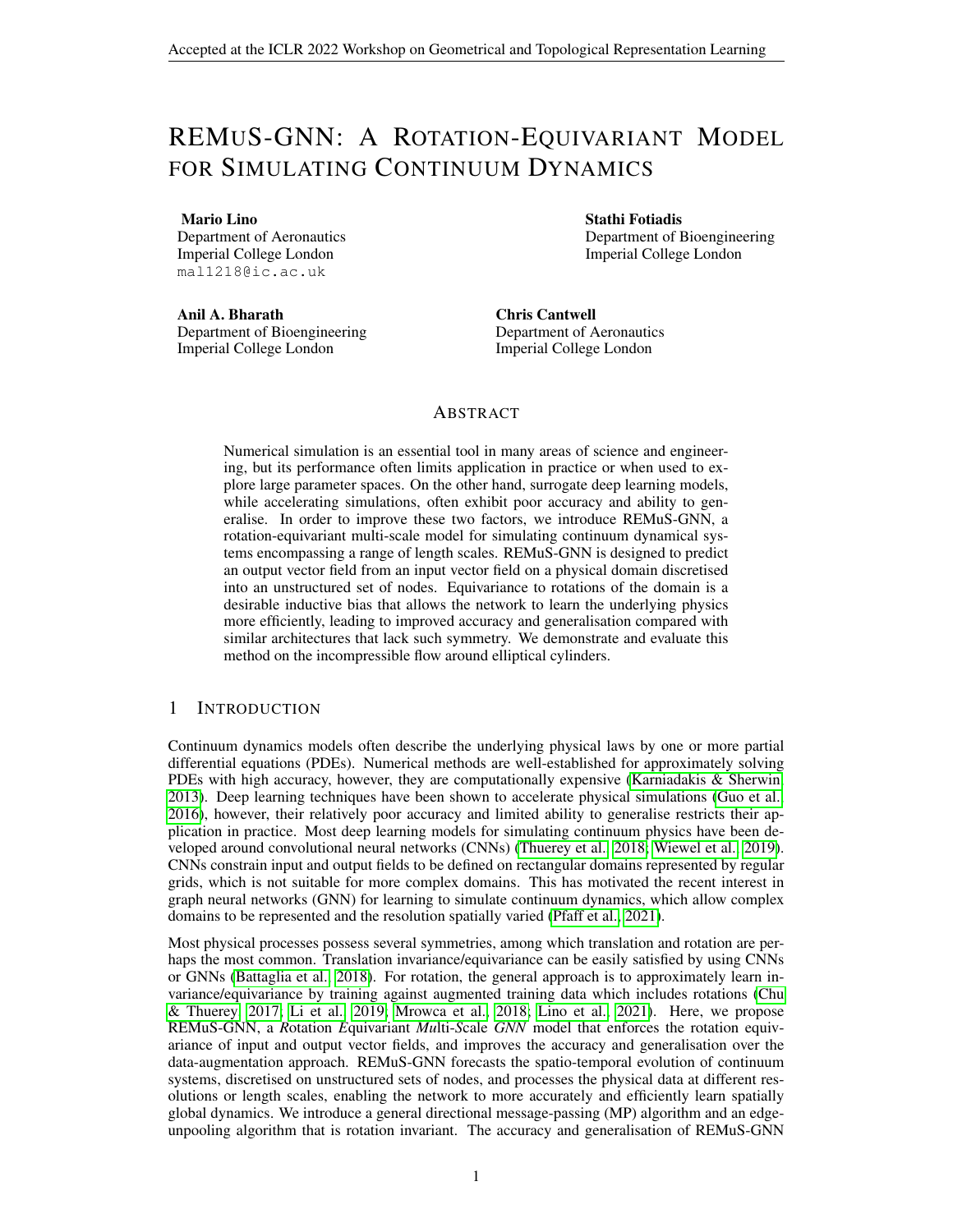edge (i; j). In order to obtain the desired output vectors at each node,  $u(t_0 + dt; x_{V^1})$ , from these scalar values; we solve the overdetermined system of equations (if  $\geq$  2) given by

$$
[\hat{e}_{1: j}^1][u(t_0 + dt; x_j)] = [u_{1: j}^0]; \quad \text{8j } 2 \, V^1; \tag{2}
$$

where matrix  $[\hat{e}_{1:j}] \supseteq R^{-2}$  contains in its rows the unit vectors along the directions of the incoming edges at node j,  $[u(t_0 + dt; x_j)] \geq R^2$  <sup>1</sup> is a column vector with the horizontal and vertical components of the output vector field at node j, and  $[\mathcal{U}]_{1:j}$   $[2 \text{ R}^{-1}]$  is another column vector with the value of  $u^{\beta}$  at each of the incoming edges. This step can be regarded as the inverse of the projection in equation (1). To solve equation (2) we use the Moore-Penrose pseudo-inverse of  $[\hat{e}_{1};j]$ , which we denote as  $[\hat{e}_{1:j}]^+ \geq \hat{R}^2$ . Thus, if we define the *projection-aggregation* function at scale  $\cdot$ ,  $\cdot$  : R  $\neq$  R<sup>2</sup>, as the matrix-vector product given by

$$
(\mathbf{e}_1, \mathbf{e}_2, \dots, \mathbf{e}_n) := [\hat{\mathbf{e}}_{1:j}]^+ [\mathbf{e}_1, \mathbf{e}_2, \dots, \mathbf{e}_n]^T
$$
(3)

then  $u(t_0 + dt; x_j) = {}^{-1}(u_{1:j}^{\ell})$  (see Figure 2b).

The output  $u(t_0 + dt; x_{V^1})$  can be successively re-fed to REMuS-GNN to produce temporal rollouts. In each forward pass the information processing happens at L length-scales in a U-Net fashion, as illustrated in Figure 3. A single MP layer applied to  $\overline{H}^1$  propagates the edge features only locally between adjacent edges. To process the information at larger length-scales, REMuS-GNN creates an H representation for each level, where MP is also applied. The lower-resolution representations  $(H^2; H^3; \dots; H^1;$  with  $|V_1| > |V_2| > |V_1|$  possess fewer nodes, and hence, a single MP layer can propagate the features of edges and angles over longer distances more efficiently. Each  $V^{+1}$  is a subset of V obtained using Guillard's coarsening algorithm (Guillard, 1993), and  $E^{+1}$ and  $A^{+1}$  are obtained in an analogous manner to how  $E^{1}$  and  $A^{1}$  were obtained, as well as their attributes  $e_{ij}^{+1}$  and  $a_{ij}^{-1}$ . Before being fed to the network, all the edge attributes  $e_{ij}$  and angle attributes  $a_{ij}$  are encoded through independent multi-layer perceptrons (MLPs). At the end, another MLP decodes the output edge-features of  $E^1$  to return  $u_{ij}^{\ell}$ . As depicted in Figure 3, the building blocks of REMuS-GNN's network are a directional MP (EdgeMP) layer, an edge-pooling layer and an edge-unpooling layer.

EdgeMP layer Based on the GNBlock introduced by Sanchez-Gonzalez et al. (2018) and Battaglia et al. (2018) to update node and edge attributes, we define a general MP layer to update angle and edge attributes. The angle-update, angle-aggregation and edge-update at scale `are given by

$$
\hat{a}_{ijk} = f^a([a_{ijk}; e_{ij}; e_{jk}]) ; \quad \beta(i; j; k) \ 2 \ A \ \ ; \tag{4}
$$

$$
\overline{a}_{jk} = \frac{1}{k2N_j} \overline{a}_{ijk}; \qquad \mathcal{S}(j;k) \mathcal{Z} \overline{E}; \qquad (5)
$$

$$
\mathbf{e}_{jk} = f^e([\mathbf{e}_{jk}, \mathbf{a}_{jk}]) \qquad \mathcal{S}(j, k) \mathcal{Z} \mathbf{E} \tag{6}
$$

Functions  $f^a$  and  $f^e$  are MLPs in the present work. This algorithm is illustrated in Figure 4.

**Edge-pooling layer** Given a node  $j \geq V$  (hence  $j \geq V^{-1}$  too), an outgoing edge  $(j/k) \geq E$ and its incoming edges  $(i, j) \supseteq E^{-1}$ , we can define new angles  $(i, j, k) \supseteq A^{-1}$ ; that connect scale  $\degree$  1 to scale  $\degree$ . Pooling from  $H \degree$  1 to  $H \degree$  is performed as the EdgeMP, but using the incoming edges  $(i, j) \supseteq E^{-1}$ , outcoming edge  $(j, k) \supseteq E^{\perp}$  and angles  $(i, j, k) \supseteq A^{-1}$ .

**Edge-unpooling layer** To perform the unpooling from  $H^+$ <sup>1</sup> to  $H^+$  we first aggregate the features of incoming edges into node features. Namely, given the incoming edges at node  $j \n\geq V^{+1}$ and their *F*-dimensional edge-features,  $e^{+1}_{ij} = [(e_1)^{+1}_{ij}; (e_2)^{+1}_{ij}; \dots; (e_F)^{+1}_{ij}]$ , the node-feature matrix  $W_j^{\dagger+1}$  2  $R^2$   $\bar{F}$  is obtained applying the projection-aggregation function  $\bar{F}$  to each component of the edge features according to

$$
W_j^{+1} = \left[ \left[ \left[ (e_1)_{1:j}^{+1} \right)^T \right] \left[ (e_2)_{1:j}^{+1} \right)^T \right] \cdots \left[ \left[ (e_F)_{1:j}^{+1} \right)^T \right]. \tag{7}
$$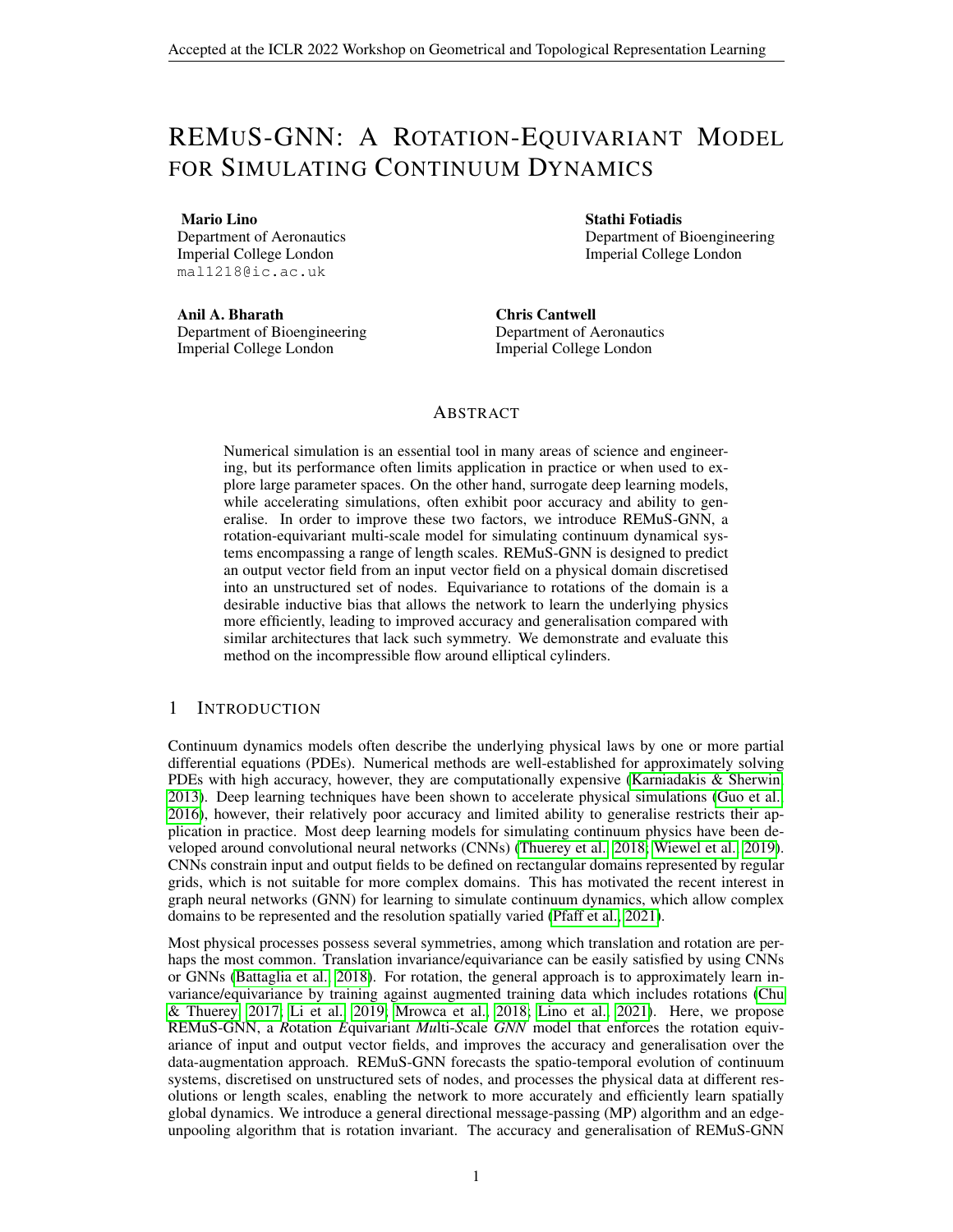where *j* denotes the horizontal concatenation of column vectors. Then,  $W_j^{+1}$  is interpolated to the set of nodes  $V$  following the interpolation algorithm introduced by Qi et al. (2017), yielding  $W_k$   $2 \mathbb{R}^2$  F at each node  $k \mathbb{Z} V$ . Next, these node features are projected to each edge  $(i, k)$  on  $E^{\text{S}}$ to obtain  $\mathbf{w}_{ik} \, 2 \, \mathsf{R}^F$ , where

$$
w_{ik} := \hat{e}_{ik} W_k; \quad \mathcal{S}(l; k) \ 2 \ E \tag{8}
$$

Finally, the MLP  $f^U$  is used to update the edge features  $\vec{e}_{ik}$  as

$$
\hat{\boldsymbol{e}_{lk}} \qquad f^{U}([\hat{\boldsymbol{e}_{lk}}; \hat{\boldsymbol{w}_{lk}}]) \qquad \mathcal{B}(I; k) \; \geq E \qquad (9)
$$

#### 4 EXPERIMENTS

Datasets Datasets Ns and NsVal where use for training and validation respectively. Both contain solutions of the incompressible Navier-Stokes equations for the flow around an elliptical cylinder with an aspect ratio  $b \, 2 \, [0.5, 0.8]$  on a rectangular fluid domain with top and bottom boundaries separated by a distance  $H \supseteq [5/6]$ . Each sample consists of the vector-valued velocity field at 100 time-points within the periodic vortex-shedding regime with a Reynolds number  $Re \ 2$  [500; 1000]. Domains are discretised with between 4800 and 9200 nodes. In REMuS-GNN, the input  $u(t; x)$ corresponds to the velocity field and  $p(x)$  to Re. Besides these datasets, six datasets with out-ofdistribution values for  $b$ ,  $H$  and  $Re$  were used for assessing the generalisation of the models; and dataset NsAoA includes rotated ellipses. Further details are included in Appendix C.

Models We compare REMuS-GNN with MultiScaleGNN (Lino et al., 2021), a state-of-the-art model for inferring continuum dynamics; and with MultiScaleGNNg, a modified version of MultiScaleGNN. MultiScaleGNN and MultiScaleGNNg possess the same U-Net-like architecture as REMuS-GNN, while MultiScaleGNNg and REMuS-GNN also share the same low-resolution representations. The benchmark models are not rotation equivariant, so they were trained with and without rotations of the domain. All the models have three scales ( $L = 3$ ) and a similar number of learnable parameters. For hyper-parameter choices and training setup see Appendix D.



Figure 1: MAE ( $10^{-2}$ ) on the NsVal dataset under rotations of D.

tional results are included in Appendix E.

#### 5 CONCLUSION

Results From Figure 1 it is clear that the MAEs of the predictions of MultiScaleGNN and MultiScaleGNNg trained without rotations grow significantly during inference on rotations of the domain greater than 5 degrees. On the other hand, these models trained with rotations are able to maintain an approximately constant MAE for each rotation of the domain. Hence, from now on we only consider these benchmark models. It can be seen that REMuS-GNN outperforms the benchmark models on every rotation of the validation dataset. Table 1 collects the MAE on the velocity field (measured with the free-stream as reference) and the MAE on the x-coordinate of the separation point on the upper wall of the ellipses. It can be concluded that REMuS-GNN also has a much better generalisation than the benchmark models. Addi-

We proposed a translation and rotational equivariant model for predicting the spatio-temporal evolution of vector fields defined on continuous domains, where the dynamics may encompass a range of length scales and/or be spatially global. The proposed model employs a generalised directional message-passing algorithm and a novel edge-unpooling algorithm specifically designed to satisfy the rotation invariance requirement. The incorporation of rotation equivariance as a strong inductive bias results in a higher accuracy and better generalisation compared with the vanilla data-augmentation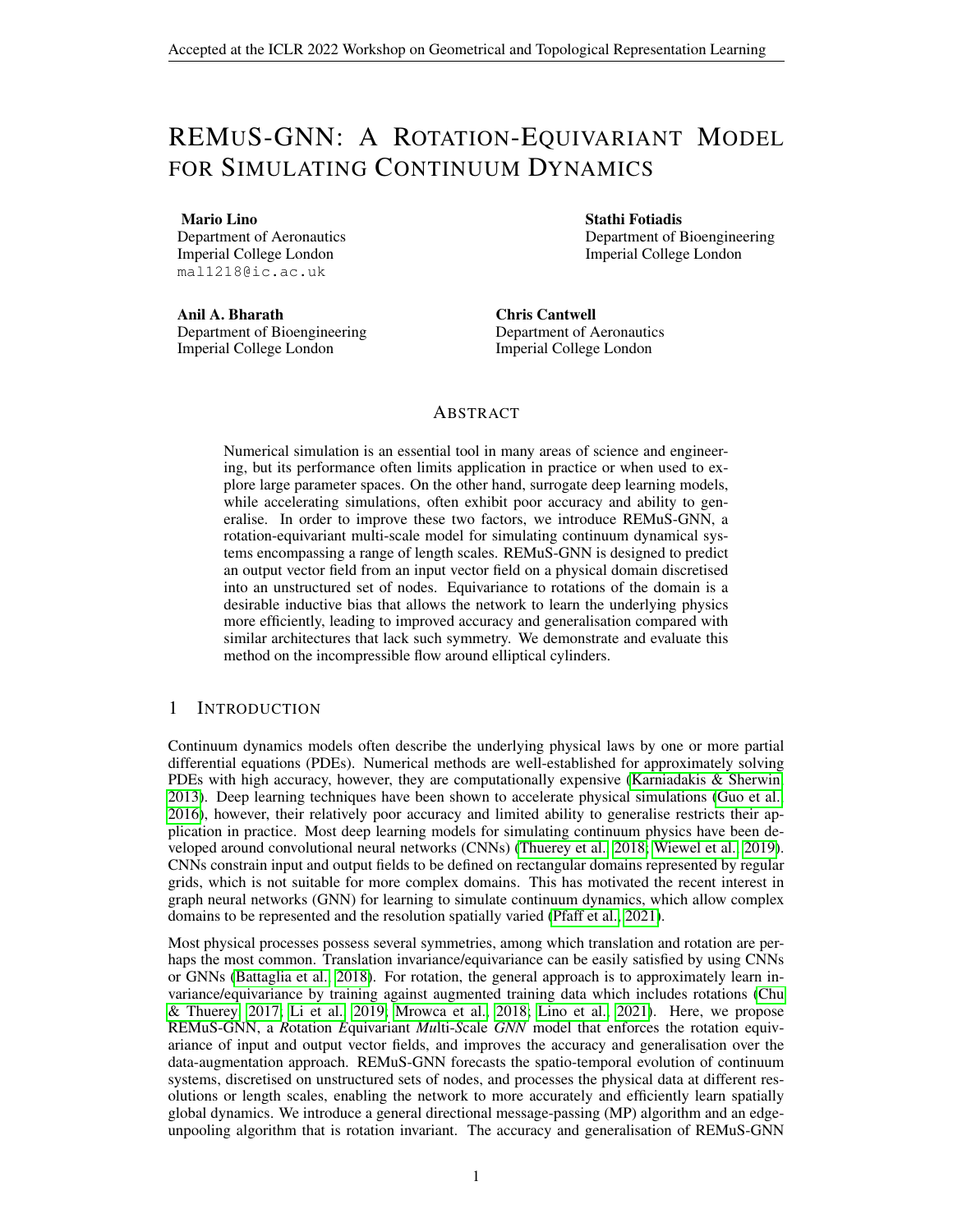|                  |                  | NsLowRe | NsHighRe | NsThin | NsThick | NsNarrow | NsWide | NsAoA |
|------------------|------------------|---------|----------|--------|---------|----------|--------|-------|
| <b>REMuS-GNN</b> | Velocity field   | 4.514   | 9.576    | 3.152  | 4.430   | 2.861    | 2.873  | 2.504 |
|                  | Separation point | 3.082   | 6.464    | 2.477  | 4.488   | 2.934    | 2.964  | 3.219 |
| MultiScaleGNN    | Velocity field   | 5.723   | 13.886   | 3.703  | 5.531   | 3.583    | 3.454  | 3.451 |
|                  | Separation point | 4.424   | 7.524    | 2.825  | 4.873   | 3.830    | 3.959  | 4.386 |
| MultiScaleGNNg   | Velocity field   | 4.826   | 8.552    | 4.085  | 7.201   | 4.759    | 4.666  | 4.593 |
|                  | Separation point | 4.414   | 7.264    | 3.025  | 6.405   | 4.222    | 4.468  | 4.993 |

| Table 1: MAE $\frac{10^{-2}}{2}$ in the velocity field and the <i>x</i> -coordinate of the separation point |  |  |  |  |  |  |  |  |  |  |
|-------------------------------------------------------------------------------------------------------------|--|--|--|--|--|--|--|--|--|--|
|-------------------------------------------------------------------------------------------------------------|--|--|--|--|--|--|--|--|--|--|

approach for approximately learning the rotation equivariance. To the best of the authors' knowledge, REMuS-GNN is the first multi-scale and rotation-equivariant GNN model for inferring Eulerian dynamics.

### **REFERENCES**

- Ferran Alet, Adarsh Keshav Jeewajee, Maria Bauza Villalonga, Alberto Rodriguez, Tomas Lozano-Perez, and Leslie Kaelbling. Graph element networks: adaptive, structured computation and memory. In *International Conference on Machine Learning*, pp. 212–222. PMLR, 2019.
- Jimmy Lei Ba, Jamie Ryan Kiros, and Geoffrey E Hinton. Layer normalization. *arXiv preprint arXiv:1607.06450*, 2016.
- Peter W Battaglia, Jessica B Hamrick, Victor Bapst, Alvaro Sanchez-Gonzalez, Vinicius Zambaldi, Mateusz Malinowski, Andrea Tacchetti, David Raposo, Adam Santoro, Ryan Faulkner, et al. Relational inductive biases, deep learning, and graph networks. *arXiv preprint arXiv:1806.01261*, 2018.
- Chris D Cantwell, David Moxey, Andrew Comerford, Alessandro Bolis, Gabriele Rocco, Gianmarco Mengaldo, Daniele De Grazia, Sergey Yakovlev, J-E Lombard, Dirk Ekelschot, et al. Nektar++: An open-source spectral/hp element framework. *Computer physics communications*, 192:205– 219, 2015.
- J Chen, E Hachem, and J Viquerat. Graph neural networks for laminar flow prediction around random two-dimensional shapes. *Physics of Fluids*, 33(12):123607, 2021.
- Mengyu Chu and Nils Thuerey. Data-driven synthesis of smoke flows with cnn-based feature descriptors. *ACM Transactions on Graphics (TOG)*, 36(4):1–14, 2017.
- Fabian Fuchs, Daniel Worrall, Volker Fischer, and Max Welling. Se (3)-transformers: 3d rototranslation equivariant attention networks. *Advances in Neural Information Processing Systems*, 33:1970–1981, 2020.
- Hervé Guillard. Node-nested multi-grid method with delaunay coarsening. Technical report, INRIA, 1993.
- Xiaoxiao Guo, Wei Li, and Francesco Iorio. Convolutional neural networks for steady flow approximation. In *Proceedings of the 22nd ACM SIGKDD international conference on knowledge discovery and data mining*, pp. 481–490, 2016.
- George Karniadakis and Spencer Sherwin. *Spectral/hp element methods for computational fluid dynamics*. Oxford University Press, 2013.
- Byungsoo Kim, Vinicius C Azevedo, Nils Thuerey, Theodore Kim, Markus Gross, and Barbara Solenthaler. Deep fluids: A generative network for parameterized fluid simulations. In *Computer Graphics Forum*. Wiley Online Library, 2019.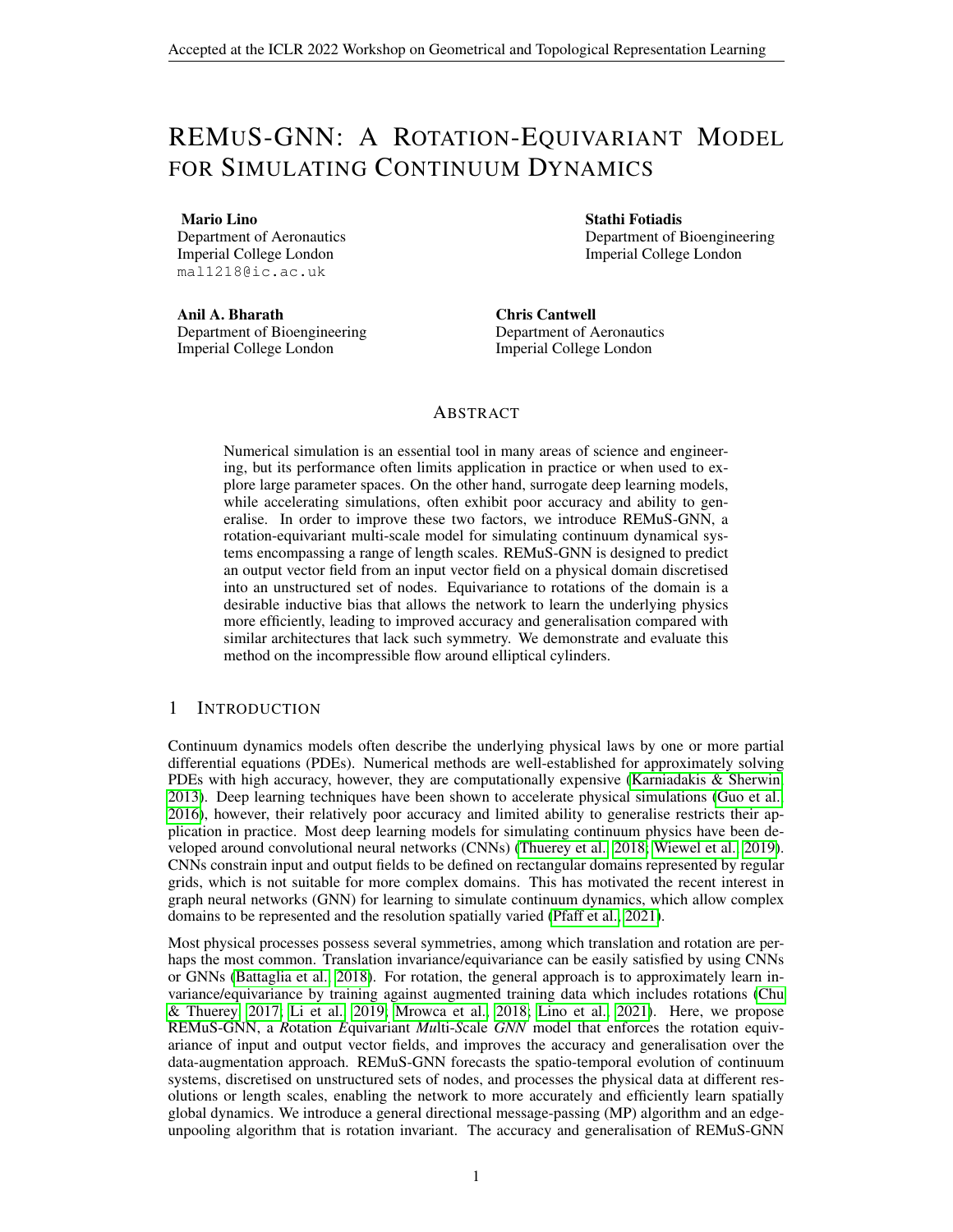- Diederik P. Kingma and Jimmy Ba. Adam: A method for stochastic optimization. In Yoshua Bengio and Yann LeCun (eds.), *3rd International Conference on Learning Representations, ICLR 2015, San Diego, CA, USA, May 7-9, 2015, Conference Track Proceedings*, 2015. URL [http:](http://arxiv.org/abs/1412.6980) [//arxiv.org/abs/1412.6980](http://arxiv.org/abs/1412.6980).
- Günter Klambauer, Thomas Unterthiner, Andreas Mayr, and Sepp Hochreiter. Self-normalizing neural networks. *arXiv preprint arXiv:1706.02515*, 2017.
- Johannes Klicpera, Janek Groß, and Stephan Gunnemann. Directional message passing for molec- ¨ ular graphs. In *8th International Conference on Learning Representations, ICLR 2020*, 2020.
- Johannes Klicpera, Florian Becker, and Stephan Günnemann. Gemnet: Universal directional graph neural networks for molecules. *Advances in Neural Information Processing Systems*, 34, 2021a.
- Johannes Klicpera, Chandan Yeshwanth, and Stephan Gunnemann. Directional message passing on ¨ molecular graphs via synthetic coordinates. *Advances in Neural Information Processing Systems*, 34, 2021b.
- Sangseung Lee and Donghyun You. Data-driven prediction of unsteady flow over a circular cylinder using deep learning. *Journal of Fluid Mechanics*, 879:217–254, 2019.
- Yunzhu Li, Jiajun Wu, Russ Tedrake, Joshua B Tenenbaum, and Antonio Torralba. Learning particle dynamics for manipulating rigid bodies, deformable objects, and fluids. In *7th International Conference on Learning Representations, ICLR 2019*, 2019.
- Zongyi Li, Nikola Kovachki, Kamyar Azizzadenesheli, Burigede Liu, Andrew Stuart, Kaushik Bhattacharya, and Anima Anandkumar. Multipole graph neural operator for parametric partial differential equations. *Advances in Neural Information Processing Systems*, 33:6755–6766, 2020.
- Mario Lino, Chris Cantwell, Anil A Bharath, and Stathi Fotiadis. Simulating continuum mechanics with multi-scale graph neural networks. *arXiv preprint arXiv:2106.04900*, 2021.
- Wenzhuo Liu, Mouadh Yagoubi, and Marc Schoenauer. Multi-resolution graph neural networks for pde approximation. In *International Conference on Artificial Neural Networks*, pp. 151–163. Springer, 2021.
- Yi Liu, Limei Wang, Meng Liu, Yuchao Lin, Xuan Zhang, Bora Oztekin, and Shuiwang Ji. Spherical message passing for 3d molecular graphs. In *10th International Conference on Learning Representations, ICLR 2022*, 2022.
- Damian Mrowca, Chengxu Zhuang, Elias Wang, Nick Haber, Li F Fei-Fei, Josh Tenenbaum, and Daniel L Yamins. Flexible neural representation for physics prediction. In *Advances in neural information processing systems*, pp. 8799–8810, 2018.
- Ali Girayhan Ozbay, Sylvain Laizet, Panagiotis Tzirakis, Georgios Rizos, and Björn Schuller. Poisson CNN: Convolutional Neural Networks for the Solution of the Poisson Equation with Varying Meshes and Dirichlet Boundary Conditions, 2019. URL [http://arxiv.org/abs/1910.](http://arxiv.org/abs/1910.08613) [08613](http://arxiv.org/abs/1910.08613).
- Tobias Pfaff, Meire Fortunato, Alvaro Sanchez-Gonzalez, and Peter W Battaglia. Learning meshbased simulation with graph networks. In *(accepted) 38th International Conference on Machine Learning, ICML 2021*, 2021.
- Charles Ruizhongtai Qi, Li Yi, Hao Su, and Leonidas J Guibas. Pointnet++: Deep hierarchical feature learning on point sets in a metric space. *Advances in neural information processing systems*, 30, 2017.
- Alvaro Sanchez-Gonzalez, Nicolas Heess, Jost Tobias Springenberg, Josh Merel, Martin Riedmiller, Raia Hadsell, and Peter Battaglia. Graph networks as learnable physics engines for inference and control. *35th International Conference on Machine Learning, ICML 2018*, 10:7097–7117, 2018.
- Vıctor Garcia Satorras, Emiel Hoogeboom, and Max Welling. E (n) equivariant graph neural networks. In *International Conference on Machine Learning*, pp. 9323–9332. PMLR, 2021.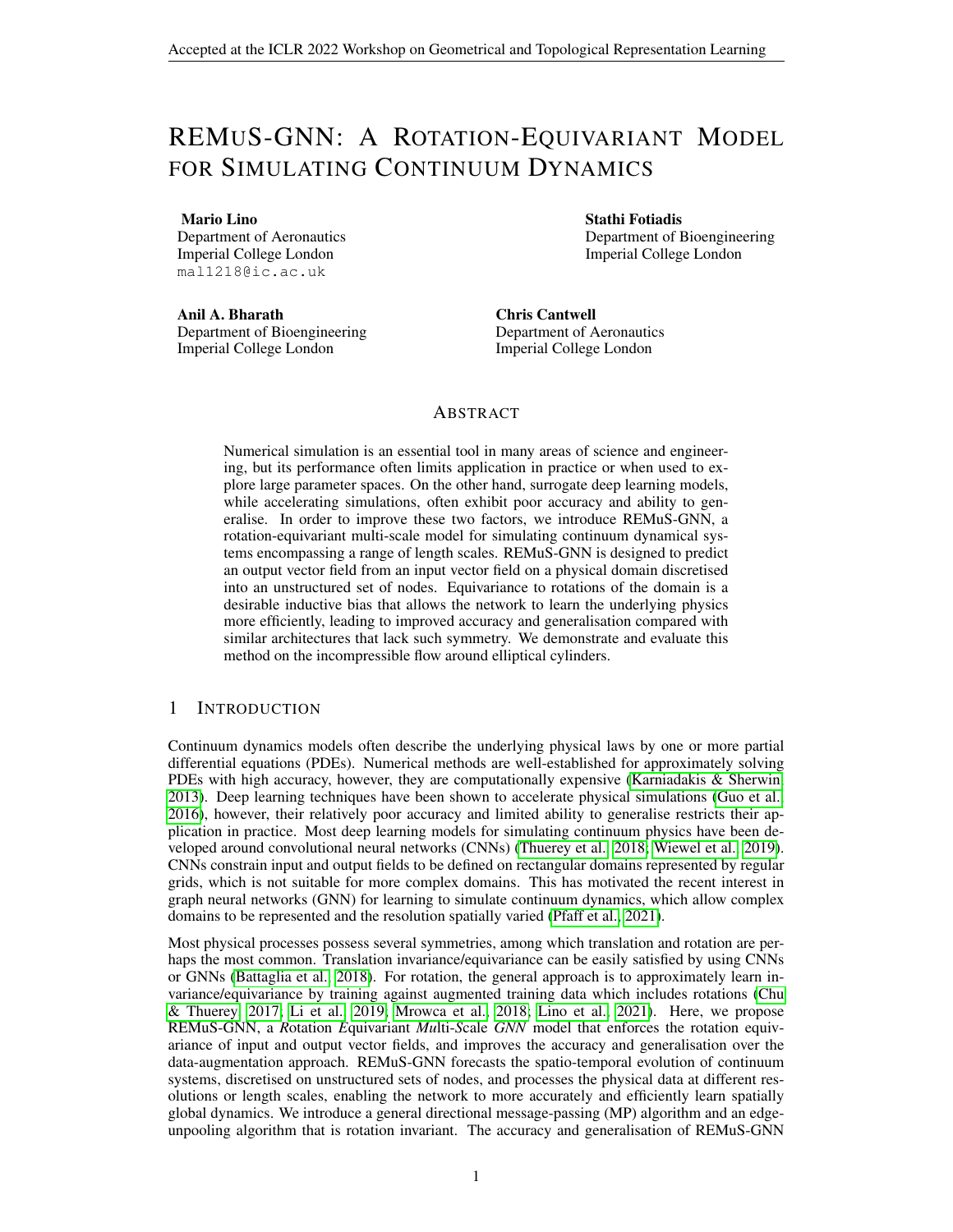- Kristof Schütt, Oliver Unke, and Michael Gastegger. Equivariant message passing for the prediction of tensorial properties and molecular spectra. In *International Conference on Machine Learning*, pp. 9377–9388. PMLR, 2021.
- B Siddani, S Balachandar, and Ruogu Fang. Rotational and reflectional equivariant convolutional neural network for data-limited applications: Multiphase flow demonstration. *Physics of Fluids*, 33(10):103323, 2021.
- Wei Tang, Tao Shan, Xunwang Dang, Maokun Li, Fan Yang, Shenheng Xu, and Ji Wu. Study on a Poisson's equation solver based on deep learning technique. *2017 IEEE Electrical Design of Advanced Packaging and Systems Symposium, EDAPS 2017*, 2018-Janua:1–3, 2018. doi: 10. 1109/EDAPS.2017.8277017.
- Nathaniel Thomas, Tess Smidt, Steven Kearnes, Lusann Yang, Li Li, Kai Kohlhoff, and Patrick Riley. Tensor field networks: Rotation-and translation-equivariant neural networks for 3d point clouds. *arXiv preprint arXiv:1802.08219*, 2018.
- Nils Thuerey, Konstantin Weissenow, Lukas Prantl, and Xiangyu Hu. Deep Learning Methods for Reynolds-Averaged Navier-Stokes Simulations of Airfoil Flows. *AIAA Journal*, 58(1):15–26, oct 2018. ISSN 0001-1452. doi: 10.2514/1.j058291. URL [http://arxiv.org/abs/1810.](http://arxiv.org/abs/1810.08217) [08217](http://arxiv.org/abs/1810.08217).
- Rui Wang, Robin Walters, and Rose Yu. Incorporating symmetry into deep dynamics models for improved generalization. In *9th International Conference on Learning Representations, ICLR 2021*, 2021.
- Maurice Weiler and Gabriele Cesa. General e (2)-equivariant steerable cnns. *Advances in Neural Information Processing Systems*, 32, 2019.
- Maurice Weiler, Mario Geiger, Max Welling, Wouter Boomsma, and Taco S Cohen. 3d steerable cnns: Learning rotationally equivariant features in volumetric data. *Advances in Neural Information Processing Systems*, 31, 2018.
- Steffen Wiewel, Moritz Becher, and Nils Thuerey. Latent space physics: Towards learning the temporal evolution of fluid flow. In *Computer Graphics Forum*. Wiley Online Library, 2019.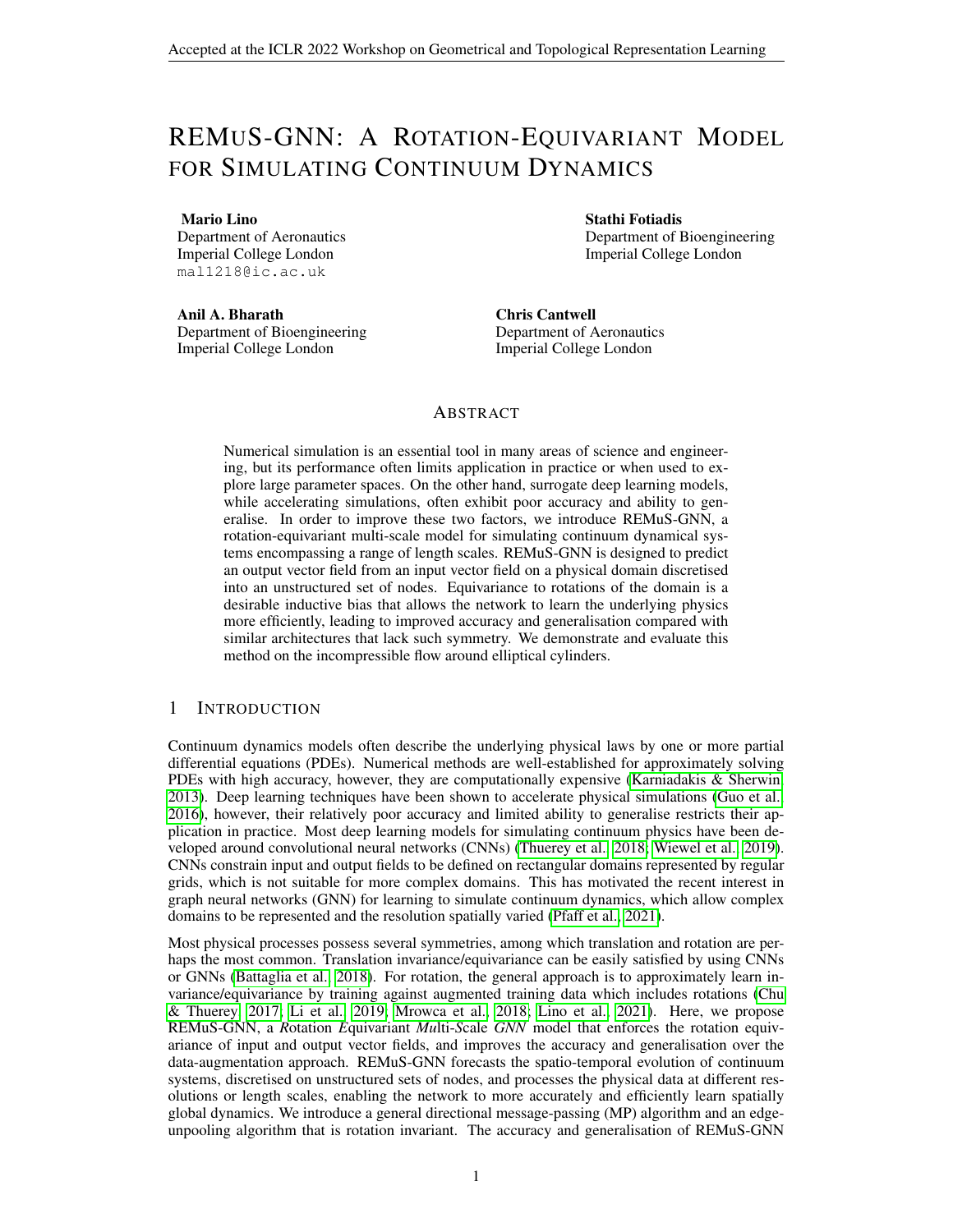# A DIAGRAMS OF REMUS-GNN'S BUILDING BLOCKS



Figure 2: Diagrams of the projection step and projection-aggregation step (with = 3). The projection allows to encode a vector defined at node  $j, u_j$ , as its projection along the direction of the incoming edges. The projection-aggregation is equivalent to the inverse of the projection step. Given the projection of  $u_j$  along the incoming edges,  $e_{1:\kappa,j}$ ; it restores the vector  $u_j$  by solving the overdetermined system of equations given by equation (2).



Figure 3: REMuS-GNN architecture.  $H^1$  is a high-resolution representation,  $H^{\ell}$  with  $\cdot$  2 are lowerresolution representations.



Figure 4: Diagram of the EdgeMP algorithm applied to update the edge attribute  $e_{ik}$  (in the diagram = 3). The algorithm has three steps: update of the angle attributes, aggregation of the angle attributes and update of the edge attributes. In this case the angle-update step must be repeated 3 times (once for each incoming edge at node  $j$ ).

#### B ROTATION INVARIANCE OF THE EDGE-UNPOOLING LAYER

To achieve the rotation equivariance of REMuS-GNN it is required that the MP layers, edge-pooling layers and edge-unpooling layers are invariant to rotations. It is easy to see that MP and pooling layers (equations (4) to (6)) are rotation invariant. As for the unpooling from scale  $\rightarrow$  + 1 to scale  $\rightarrow$ the edge-unpooling layers in REMuS-GNN perform four steps:

- 1. Aggregation of the incoming-edges' feature-vectors at each node in  $V<sup>1</sup>$  -equation (7).
- 2. Interpolation of the obtained features from  $V^{+1}$  to  $V$  —knn-interpolation in (Qi et al., 2017).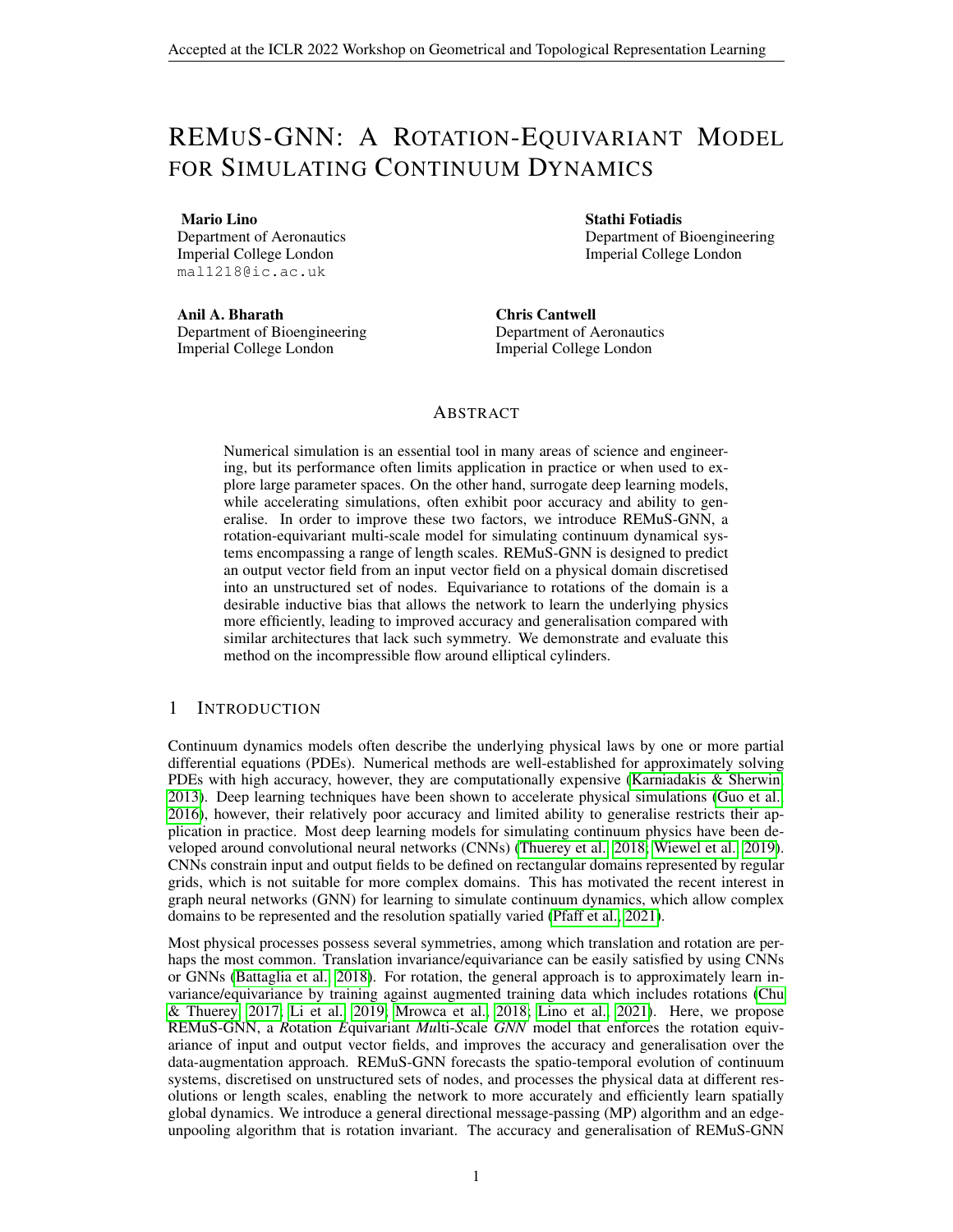- 3. Projection of the interpolated node-features along the direction of the incoming edges at scale  $\degree$  —equation (8).
- 4. Update of the edge features —equation (9).

Steps 2 and 4 are invariant to rotations since they do not depend on the particular directions of the edges on  $V$  nor  $V^{+1}$ . On the other hand, step 1 is not rotation invariant since a two-dimensional rotation  $R : x \perp xR$  of  $D$  (and  $V^1$ ) modifies the output of the projection-aggregation function given by equation (3) to

$$
([\hat{e}_{1: j}]R)^+[e_1; e_2; \dots; e]^{T} = R^+[\hat{e}_{1: j}]^+[e_1; e_2; \dots; e]^{T}
$$

$$
= R^{-1} \cdot {}^{+1}(e_1; e_2; \dots; e) :
$$

Hence, according to equation (7), the result of the step 1 in the edge-unpooling layer is  $R^{-1}W_j^{+1}$ for all  $j \geq V^{+1}$ , and the result of step 2 (rotation invariant) is  $R^{-1}W_k$  for all  $k \geq V$ . Step 3 is not rotation invariant, and given the input  $R^{-1}W_k$ , the output that follows is

$$
(\hat{e}_{ik}R)(R^{-1}W_k) = \hat{e}_{ik}W_k
$$
  
=  $W_{ik}$ .

 $(10)$ 

Thus, despite step 1 and 3 are not invariant to rotations separately, they are when applied jointly.

#### C DATASETS DETAILS

We solved the two-dimensional incompressible Navier-Stokes equation using the high-order solver Nektar++ (Cantwell et al., 2015). The Navier-Stokes equations read

$$
\frac{\mathscr{Q}U}{\mathscr{Q}X}+\frac{\mathscr{Q}V}{\mathscr{Q}Y}=0;
$$

$$
\frac{\partial U}{\partial t} + U \frac{\partial U}{\partial x} + V \frac{\partial U}{\partial y} = \frac{\partial D}{\partial x} + \frac{1}{Re} \left( \frac{\partial^2 U}{\partial x^2} + \frac{\partial^2 U}{\partial y^2} \right); \quad (11)
$$



where  $u(t; x; y)$  and  $v(t; x; y)$  are the horizontal and vertical Figure 5: Set of nodes  $V_1$  for a simucomponents of the velocity field,  $p(t; x; y)$  is the pressure field, and Re is the Reynolds number. We consider the flow around

lation on the Ns dataset.

an elliptical cylinder with major axis equal to one and minor axis b on a rectangular fluid domain of dimensions  $8.5$  D (see Figure 5). The left, top and bottom boundaries have as boundary condition  $u = 1$ ,  $v = 0$  and  $\mathcal{Q}p = \mathcal{Q}x = 0$ ; the right boundary is an outlet with  $\mathcal{Q}u = \mathcal{Q}x = 0$ ,  $\mathcal{Q}v = \mathcal{Q}x = 0$ and  $p = 0$ ; and the cylinder wall has a no-slip condition  $u = v = 0$ . In our simulations we only selected Re values that yield solutions within the laminar vortex-shedding regime. The sets of nodes  $V<sup>1</sup>$  employed for each simulation were created using *Gmsh* with an element-size equal to h at the corners of the domain and  $0.3h$  on the cylinder wall. Each simulation contains 100 time-points equispaced by a time-step size  $dt = 0.1$ . The parameters of the training, validation and testing datasets are collated in Table 2.

# D MODELS DETAILS

The implementation of the benchmark model MultiScaleGNN is taken from Lino et al. (2021). MultiScaleGNNg is a modified version of MultiScaleGNN to follow the pooling and unpooling used by Liu et al. (2021). For this model, the low-resolution sets of nodes were generated using Guillard's coarsening algorithm (Guillard, 1993) as in REMuS-GNN. This way, both models share the same high and low-resolution discretisations. For a fair comparison all the models considered in the present work follow the same U-Net-like architecture and have in common the hyper-parameters and training setup described below. Hence, they have a similar number of learnable parameters  $(2:2M).$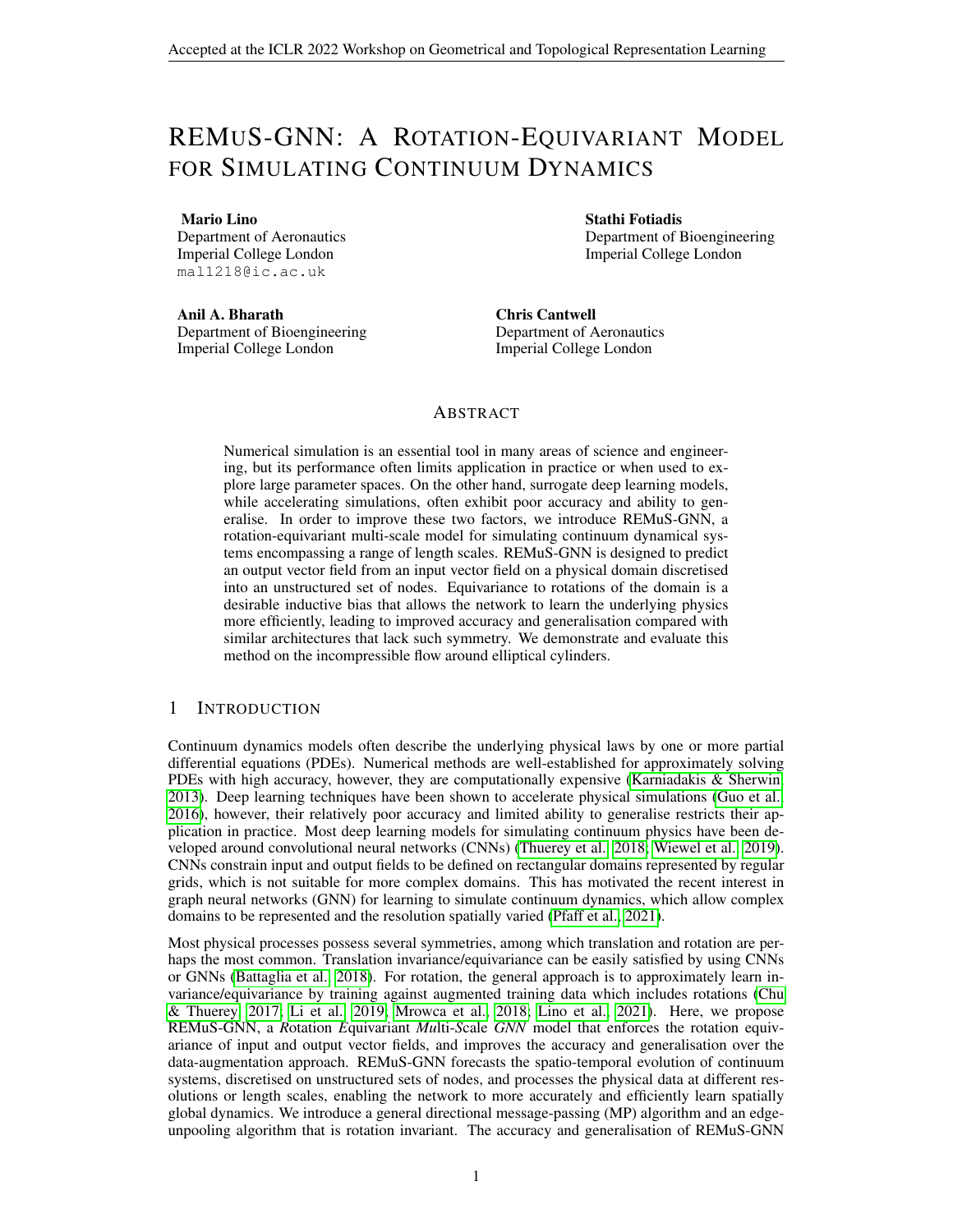| <b>Dataset</b> | Re        | b           | Н       | $AoA$ $(deg)$ | h             | #Simulations | Purpose        |
|----------------|-----------|-------------|---------|---------------|---------------|--------------|----------------|
| Ns             | 500-1000  | $0.5 - 0.8$ | 5-6     | $\Omega$      | $0.10 - 0.16$ | 5000         | Training       |
| NsVal          | 500-1000  | $0.5 - 0.8$ | 5-6     | $\Omega$      | $0.10 - 0.16$ | 500          | Validation     |
| NsLowRe        | 200-500   | $0.5 - 0.8$ | 5-6     | $\Omega$      | $0.10 - 0.16$ | 500          | <b>Testing</b> |
| NsHighRe       | 1000-1500 | $0.5 - 0.8$ | 5-6     | $\Omega$      | $0.10 - 0.16$ | 500          | <b>Testing</b> |
| NsThin         | 500-1000  | $0.3 - 0.5$ | 5-6     | $\Omega$      | $0.10 - 0.16$ | 500          | <b>Testing</b> |
| NsThick        | 500-1000  | $0.8 - 1.0$ | $5-6$   | $\Omega$      | $0.10 - 0.16$ | 500          | Testing        |
| NsNarrow       | 500-1000  | $0.5 - 0.8$ | $4 - 5$ | $\Omega$      | $0.10 - 0.16$ | 500          | <b>Testing</b> |
| NsWide         | 500-1000  | $0.5 - 0.8$ | $6 - 7$ | $\Omega$      | $0.10 - 0.16$ | 500          | <b>Testing</b> |
| NsAoA          | 500-1000  | $0.5 - 0.8$ | 5.5     | $0 - 10$      | 0.12          | 240          | <b>Testing</b> |

Table 2: Incompressible flow datasets

**Hyper-parameters choice** The number of incoming edges at each node was set to  $= 5$ , and the number of linear layers in each MLP is 2 (except for  $f^{\bar{u}}$ , which has 3 linear layers), with 128 neurons per hidden layer. All MLPs use SELU activation functions (Klambauer et al., 2017), and, batch normalisation (Ba et al., 2016). The number of MP layers we used at each scale are  $2 \quad M_1 = 8$ , 2  $M_2 = 4$  and  $M_3 = 4$ .

Training details During training four graphs were fed per iteration. First, each training iteration predicted a single time-point, and every time the training loss decreased below 0.02 we increased the number of iterative time-steps by one, up to a limit of 10. We used the loss function given by

$$
L = \text{MSE}\left(\hat{\mathbf{u}}(t; \mathbf{x}_{V1}^1); \mathbf{u}(t; \mathbf{x}_{V1}^1)\right) + \frac{1}{d} \text{MAE}\left(\hat{\mathbf{u}}(t; \mathbf{x}_{V1}^1 \mid 2 \mathcal{Q}_D D); \mathbf{u}(t; \mathbf{x}_{V1}^1 \mid 2 \mathcal{Q}_D D)\right);
$$

with  $d = 0.25$ . The initial time-point t<sub>0</sub> was randomly selected for each prediction, and, we added to the initial field noise following a uniform distribution between -0.01 and 0.01. After each time-step, the models' weights were updated using the Adam optimiser with its standard parameters (Kingma & Ba, 2015). The learning rate was set to 10<sup>4</sup> and multiplied by 0.5 when the training loss did not decrease after two consecutive epochs, also, we applied gradient clipping to keep the Frobenius norm of the weights' gradients below or equal to one.

# E ADDITIONAL RESULTS

REMuS-GNN is rotation equivariant by design, whereas traditionally this symmetry is learnt through data augmentation of the training dataset with random rotations of the physical domain. Figure 6 shows the ground truth and predictions after 100 time-steps of the horizontal velocity on a sample from the NsVal dataset that has been rotated 10 degrees. It can be observed that the benchmark models trained without rotations produce unstable simulations, whereas all the other models produce realistic results. Among these, REMuS-GNN has the lower MAE and produces a better resolved solution. Figure 7 shows the ground truth and predictions after 100 time-steps of the horizontal velocity on a sample from the NsAoA dataset. In this case the ellipse has been rotated 10 degrees clockwise (i.e. the angle of attack is 10 degrees). It is possible to notice that in REMuS-GNN's prediction the position of the wake and vortices, as well as their shape, is more similar to the ground truth than in the other two benchmark models (both trained with rotations). This illustrates the better generalisation of REMuS-GNN with respect to models that are not designed to be rotation equivariant. Simulations with the ground truth and predictions of REMuS-GNN and the benchmark models can be found *[here.](https://imperialcollegelondon.box.com/s/3zh4fwdh8tt7ifowlspwnb6uz2nwq5bs)*